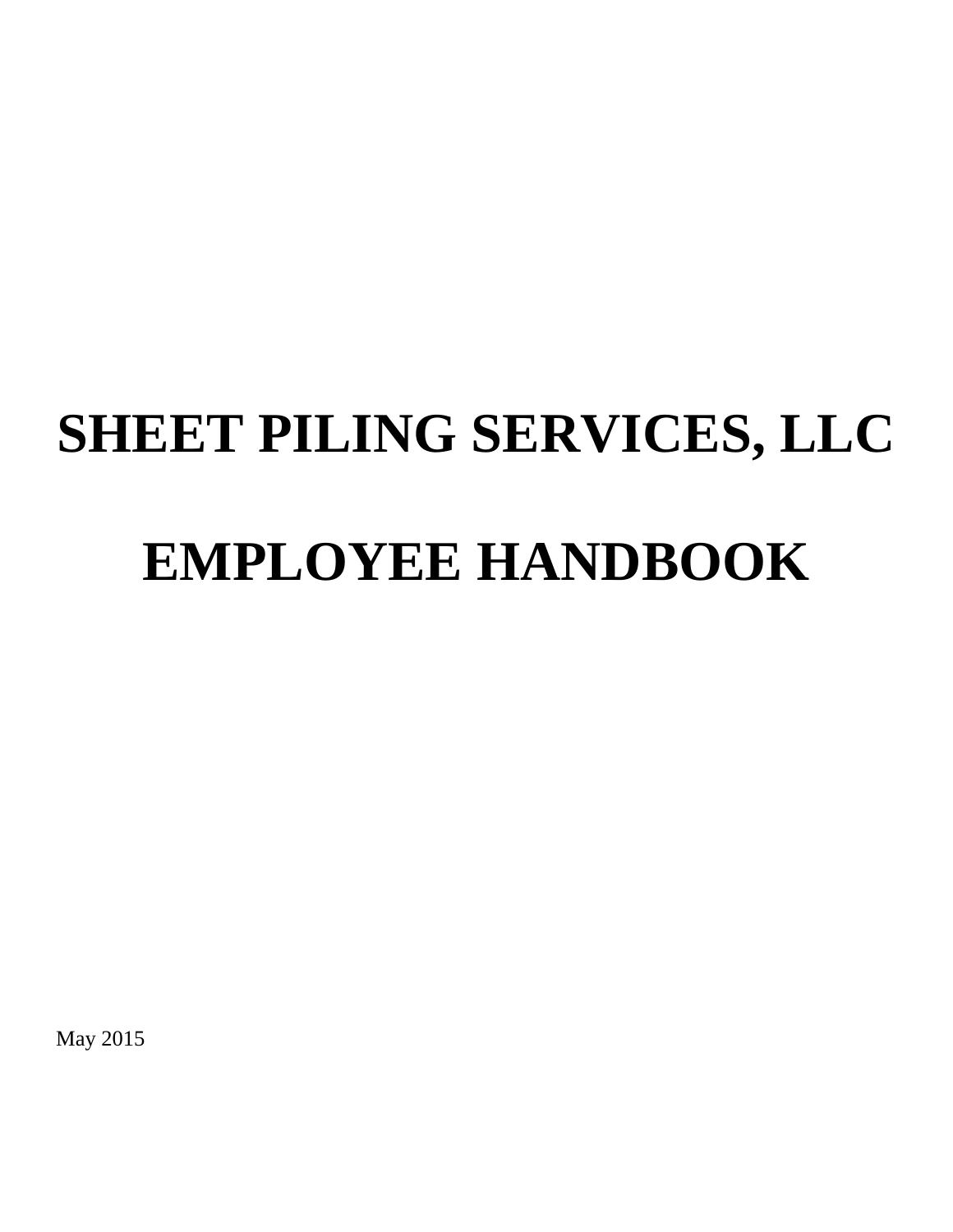# **INDEX**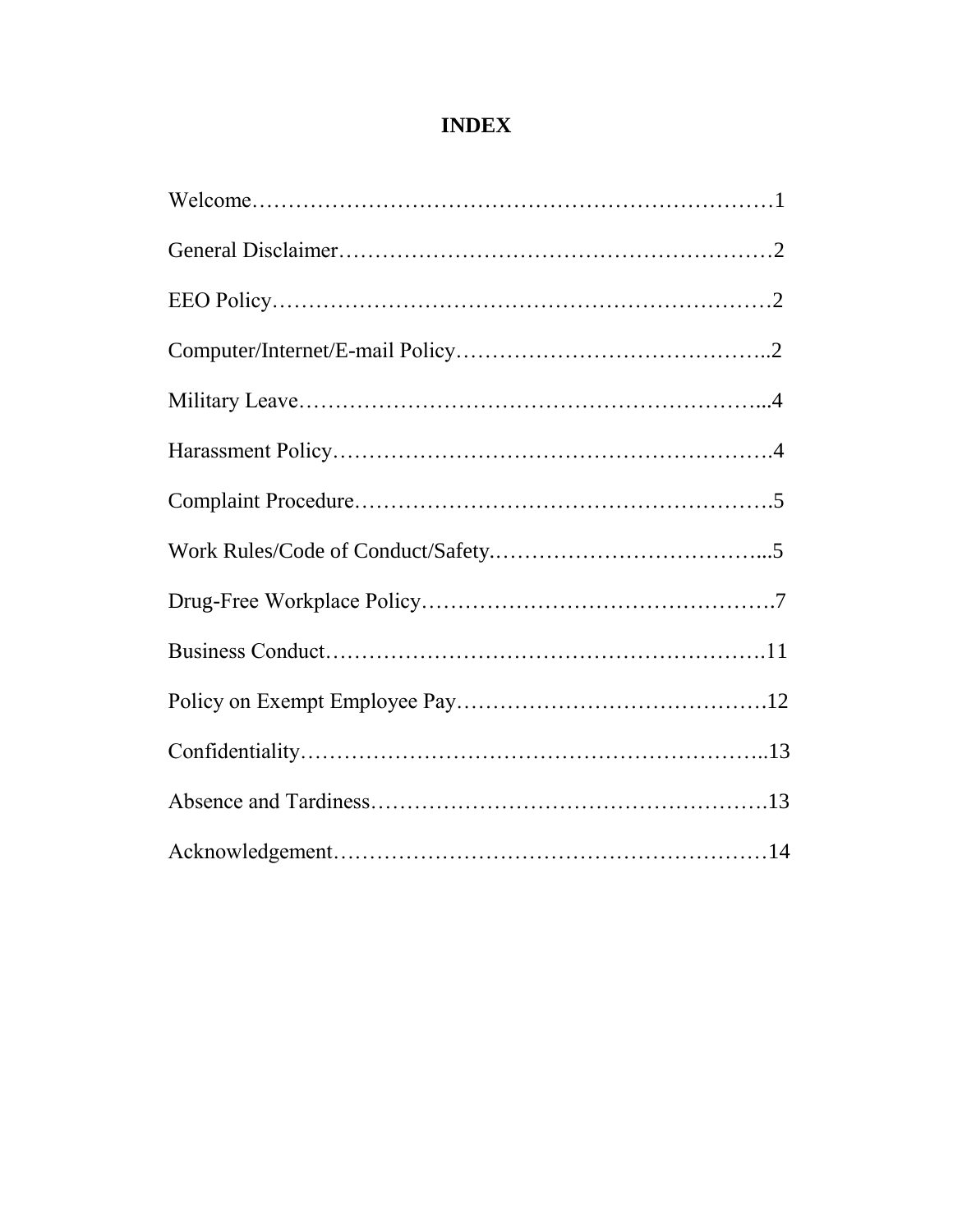# **WELCOME**

Welcome to Sheet Piling Services, LLC, ("Company"). As a Company employee, you are part of a new endeavor that intends to serve and provide excellent sheet piling services throughout the nation.

No matter what your job is at the Company, you can make a difference in our success, and in the lives and businesses of our end customers.

In certain circumstances, but not in all circumstances, your employment with the Company may be subject to the terms and conditions of written agreements between the Company and one or more unions. But nothing in any such agreement or agreements shall affect the Company's inherent right to determine the competency and qualifications of any applicant or employee. In addition, nothing in any such agreement or agreements shall affect the Company's right to reject and discharge applicants or employees accordingly. Nothing in this handbook is intended to limit any employee's rights under the National Labor Relations Act, if applicable.

In any instance where a written agreement between the Company and any union is silent with respect to work or employment with the Company, then the terms of this Handbook shall control, in the Company's sole discretion.

Welcome aboard! We look forward to working with you!

Regards,

SHEET PILING SERVICES, LLC

By: John Ostrowski, President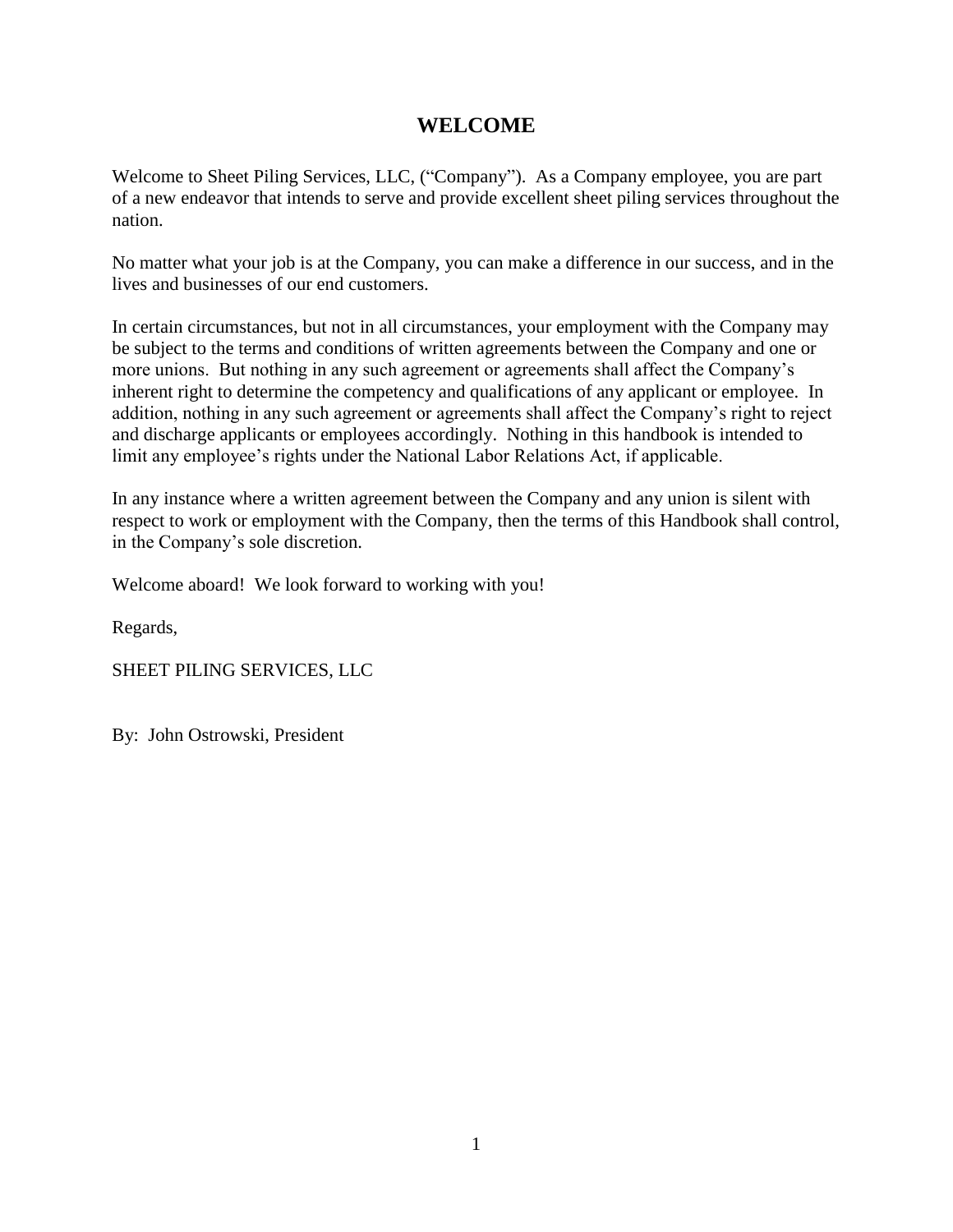### **GENERAL DISCLAIMER**

**This handbook contains a general explanation of the Company's current policies, benefits and procedures. The policies stated in this handbook are guidelines only and are subject to change at any time for any or no reason at the sole discretion of the Company.**

**This handbook should not be construed as and does not constitute a contract guaranteeing employment for any specific duration. Although we hope that your employment relationship is long term, either you or the Company may terminate the relationship at any time, for any reason, with or without cause or notice. All of the Company's employees are employed at-will.**

**Please understand that Company officials do not have the authority to enter into any oral or written promises or contracts of employment and, unless the president provides agreement in writing, oral or other statements will not modify the "at-will" status of the employee. This handbook and the matters discussed in it do not change nor are they intended to change the "at-will" status of employment of all employees.**

### **EEO POLICY**

It has been and shall continue to be the company's policy to recognize the competence and ability of applicants for employment and existing employees. Pursuant to state and federal law, the company will provide equal employment opportunities to all individuals and will not unlawfully discriminate on the basis of race; age; sex or sexual orientation; creed or religion; color; handicap or disability; marital, citizenship or veteran status; membership in the National Guard, State Defense Force or Reserves; national origin or ancestry; arrest or conviction record; use or non-use of lawful products off company's premises during non-working hours; or any other characteristic protected by law. This policy applies to all employment decisions including, but not limited to, recruitment, hiring, compensation, benefits, promotions, transfers, layoffs, discipline, termination, and other conditions of employment.

#### **COMPUTER/INTERNET/ E-MAIL POLICY**

### **Property of the Company and Permitted Uses**

The Computer/Internet/E-mail Systems (Systems) are the Employer's property and may only be used for approved purposes. Employees may use the Systems to assist them in the performance of their jobs. Occasional, limited, appropriate personal use of the Systems is allowed when the use does not: (1) interfere with the employee's work performance; (2) interfere with any other employee's work performance; (3) unduly impact the operation of the Systems; or (4) violate any other provision of this Policy or any other policy, guideline or Employer standard or any federal, state or local laws or ordinances. Use of the Systems is a privilege that may be revoked at any time, with or without reason, with or without notice.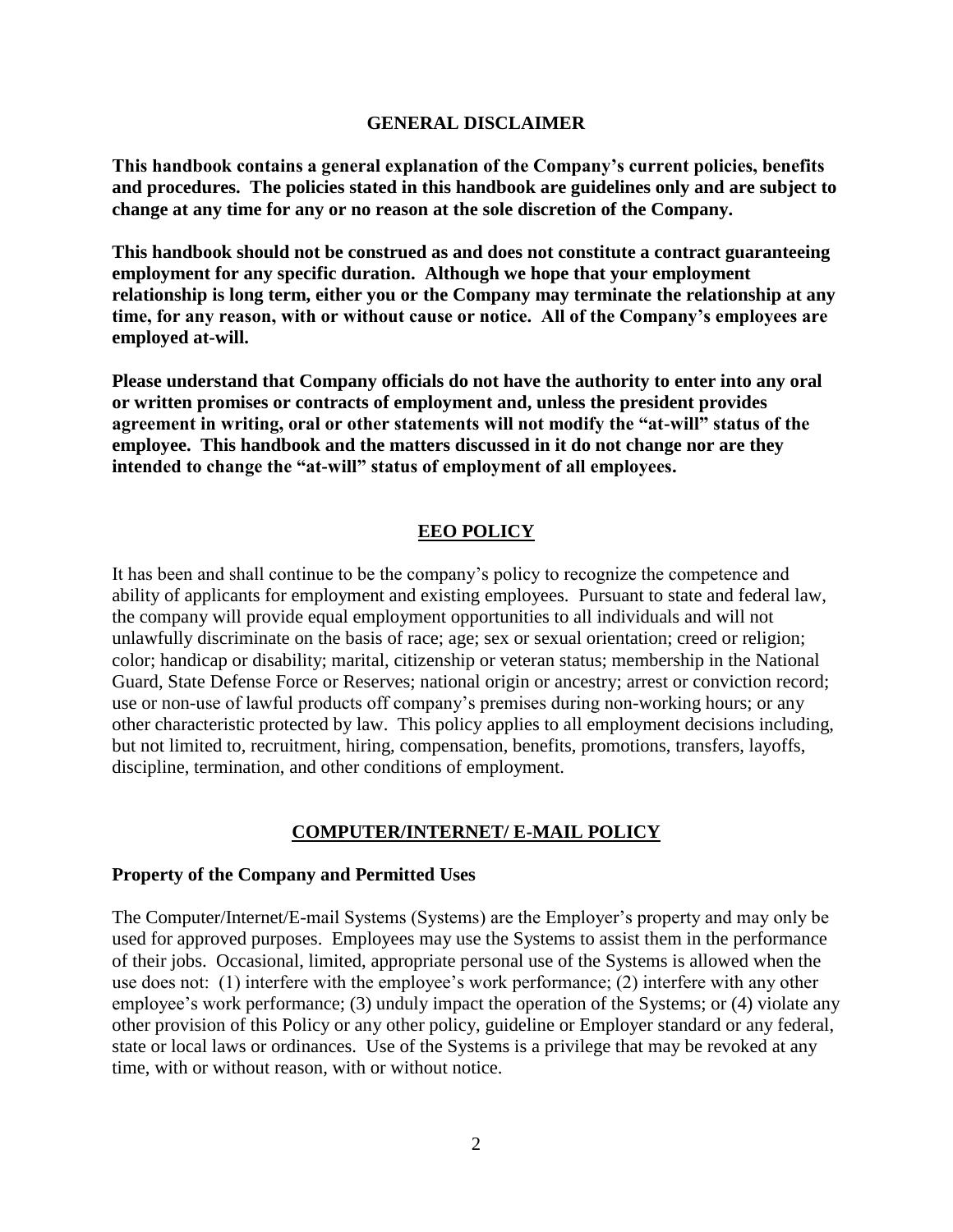# **The Employee Has No Expectation of Privacy/ The Company Has the Right, But No Duty, to Monitor**

Employees understand and agree that: (a) Employer maintains the right, for any reason or no reason at all, and with or without notice to the Employee, to access, intercept, or monitor all documents, messages or information stored on or created on, with or transmitted over the Systems, including Employee e-mail and Internet usage. All such documents, messages or information can, and likely will, be reviewed by others; (b) employees have no expectation of privacy of any kind related to their use of the Systems or any documents, messages or information stored on or created on, with or transmitted over the Systems; (c) employees expressly waive any right of privacy or similar right in the documents, messages or information stored on or created on, with or transmitted over the Systems; and (d) employees have no expectation of privacy in the workstations, lockers or other equipment or places provided by Employer.

# **Drafting E-Mail**

Employees should endeavor to make each of their electronic communications truthful and accurate. Employees should use the same care in drafting e-mail and other electronic documents as they would for any other written communications. The quality of your writing will reflect upon you and the Employer. Always strive to use good grammar and correct punctuation. Please keep in mind that anything created, received, forwarded or stored on the Systems may, and likely will, be reviewed by others and that even deleted files may be recovered.

# **Inappropriate Content/Prohibited Activities**

Material that is fraudulent, harassing, embarrassing, sexually explicit, offensive, obscene, intimidating, defamatory or otherwise unlawful or inappropriate, including any comments that would offend someone on the basis of race, age, sex, sexual orientation, religion, political beliefs, national origin, disability or other protected classification under the law, shall not be sent by e-mail or other electronic communication (e.g., bulletin board systems, newsgroups, chat groups), viewed on or downloaded from the Internet or other online service, or displayed on or stored in the Systems. Employees encountering or receiving such material should immediately report the matter to John Ostrowski, President, or to Brian Ostrowski, Vice President. Employees are reminded of the Employer's Harassment Policy and advised of its applicability to the Systems and the matters described above.

## **Prohibition on Use for Other Companies**

Employees are prohibited from using the Systems for any other business entity or employer. "Appropriate personal use," as stated above, does not include use for the employee's own company or business or use for any other business entity.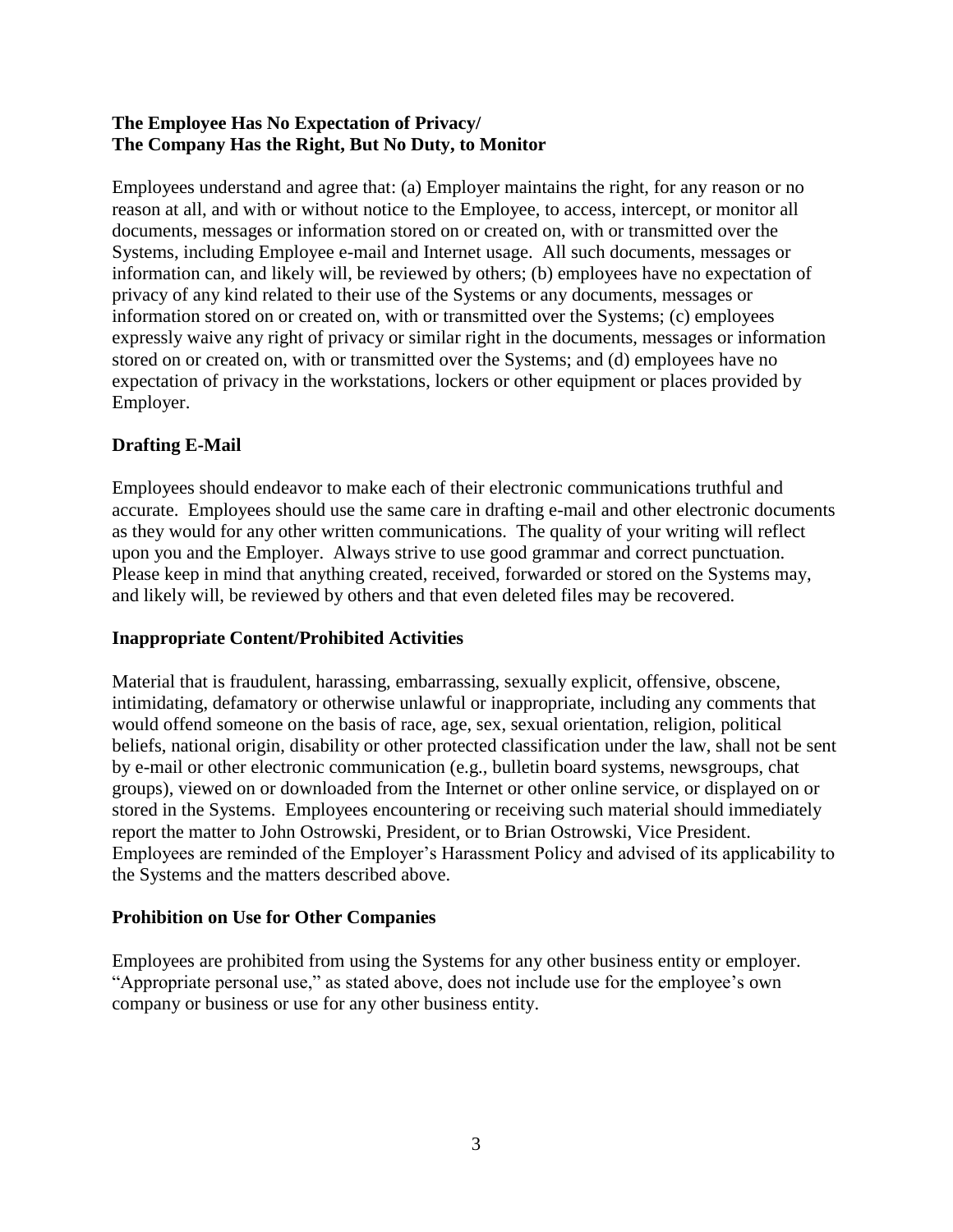## **Prohibition on Solicitation**

Employees are prohibited from using the Systems for soliciting including, but not limited to, the soliciting of other employees.

## **No Violation of Copyright Laws**

Employees are reminded that information accessed, transferred, or downloaded on the Systems may be protected under copyright laws. Employees are prohibited from using the Systems in a way that would violate any copyright laws.

# **MILITARY LEAVE**

All military leaves of absence shall be granted in accordance with the laws of the United States and the State of Wisconsin where applicable.

# **HARASSMENT POLICY**

It is the policy of the Company that all of our employees should be able to enjoy a work environment free of unlawful discrimination and harassment.

This policy refers to, but is not limited to, unlawful harassment and discrimination in the following areas: (1) age, (2) race, (3) color, (4) national origin, (5) religion, (6) sex, (7) sexual orientation, (8) marital status, (9) disability, and (10) veteran status. Harassment may include display or circulation of written materials or pictures degrading to either gender or to racial, ethnic or religious groups; and verbal abuse or insults directed at or made in the presence of members of a racial, ethnic or minority group.

Harassment may also refer to behavior which is personally offensive, impairs morale, and interferes with the work effectiveness of employees. Any unlawful harassment of employees by other employees will not be permitted, regardless of their working relationship. Sexual harassment includes unwelcome sexual advances, requests for sexual favors, and other offensive verbal or physical contact that is sexual in nature. Sexual harassment undermines the employment relationship by creating an intimidating, hostile, or offensive work environment and will not be tolerated.

In fulfilling their obligation to maintain a positive and productive work environment, managers and supervisors are expected to immediately halt any unlawful harassment of which they become aware by emphasizing the company policy and, when necessary, by more direct disciplinary action.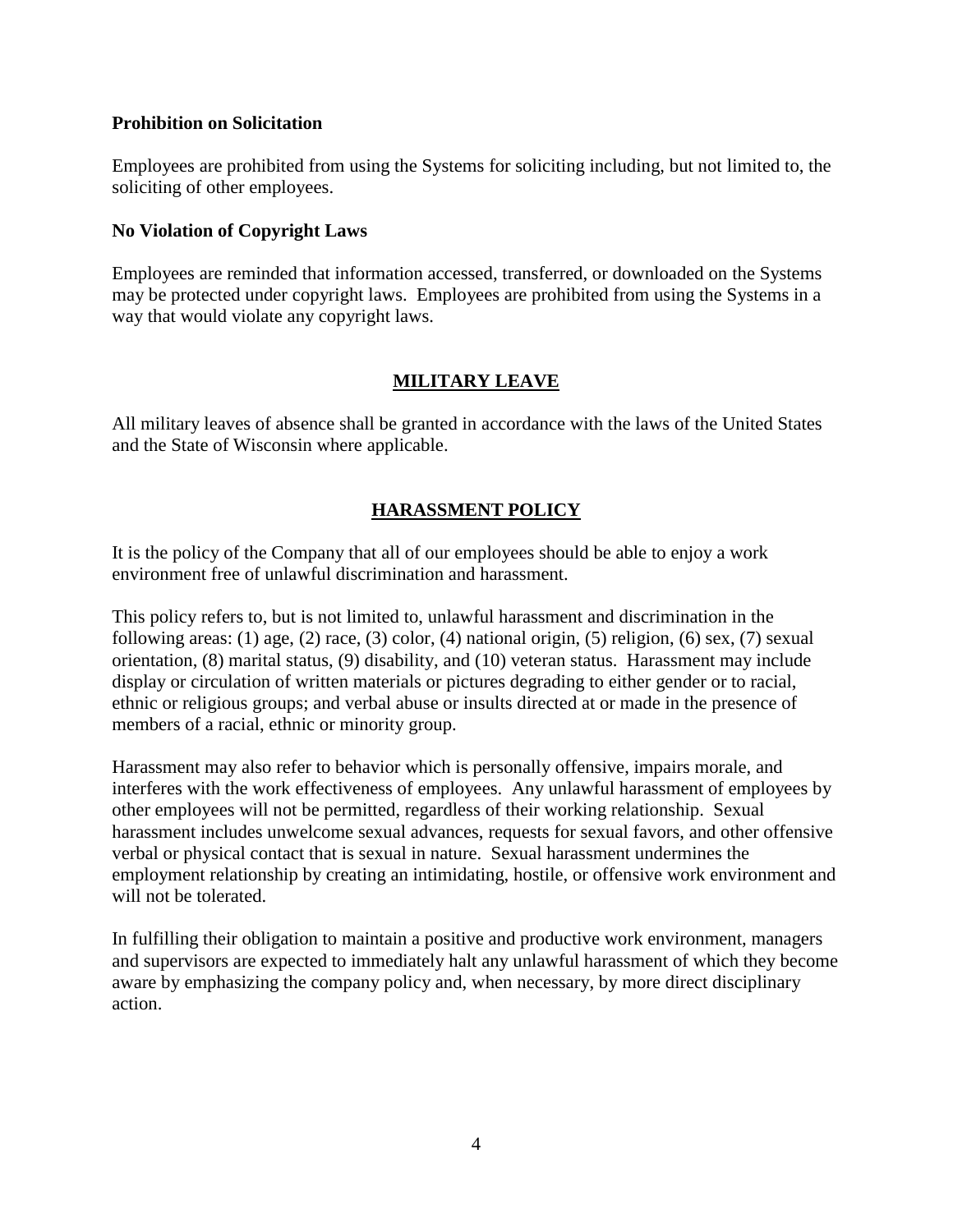# **COMPLAINT PROCEDURE**

Individuals who believe they have been subject to harassment from either a co-worker or a supervisor should make it clear to the offender that such behavior is offensive to them and should immediately bring the matter to the attention of the appropriate supervisor.

Individuals who wish to speak with management personnel other than their supervisor may request a meeting with the chief operating officer of the Company or John Ostrowski, who will make his or her own independent inquiry into any allegations. All allegations of harassment will be promptly investigated. It is important for employees who feel they have been harassed to report incidents to management. No retaliation will be taken against an employee for making a complaint made in good faith. Retaliation is strictly prohibited.

Anyone found to have engaged in any type of unlawful harassment shall be subject to discipline, up to and including discharge.

# **WORK RULES/CODE OF CONDUCT/SAFETY**

The Company has attempted to outline below conduct and actions that are unacceptable in the workplace.

Further, it is Company philosophy and policy that all employees follow all safety procedures, including closely observing all federal, state, client and company rules and regulations.

The list of infractions below is not all-inclusive, and the Company may modify, change, add or delete from this list at any time. Also, the Company may discipline an employee for conduct not listed below. The Company may impose an (1) oral warning; (2) a written warning; and/or (3) termination for misconduct. Discipline does not necessarily follow in that order. The management in their sole discretion may decide whether progressive discipline is appropriate or whether any step may be skipped, and the employee terminated immediately for a first or second offense. All employment with the Company remains "at will" at all times, except as such policy is modified in certain circumstances by agreements with one or more unions.

- Violation of safety rules or regulations
- Theft or misappropriation of Company or employee property or any form of dishonesty
- Falsifying records or information
- Intentionally falsifying a time card
- Refusal to follow the direct order of a supervisor or management
- Fighting, immoral conduct, threats, intimidation or harassment of customers or employees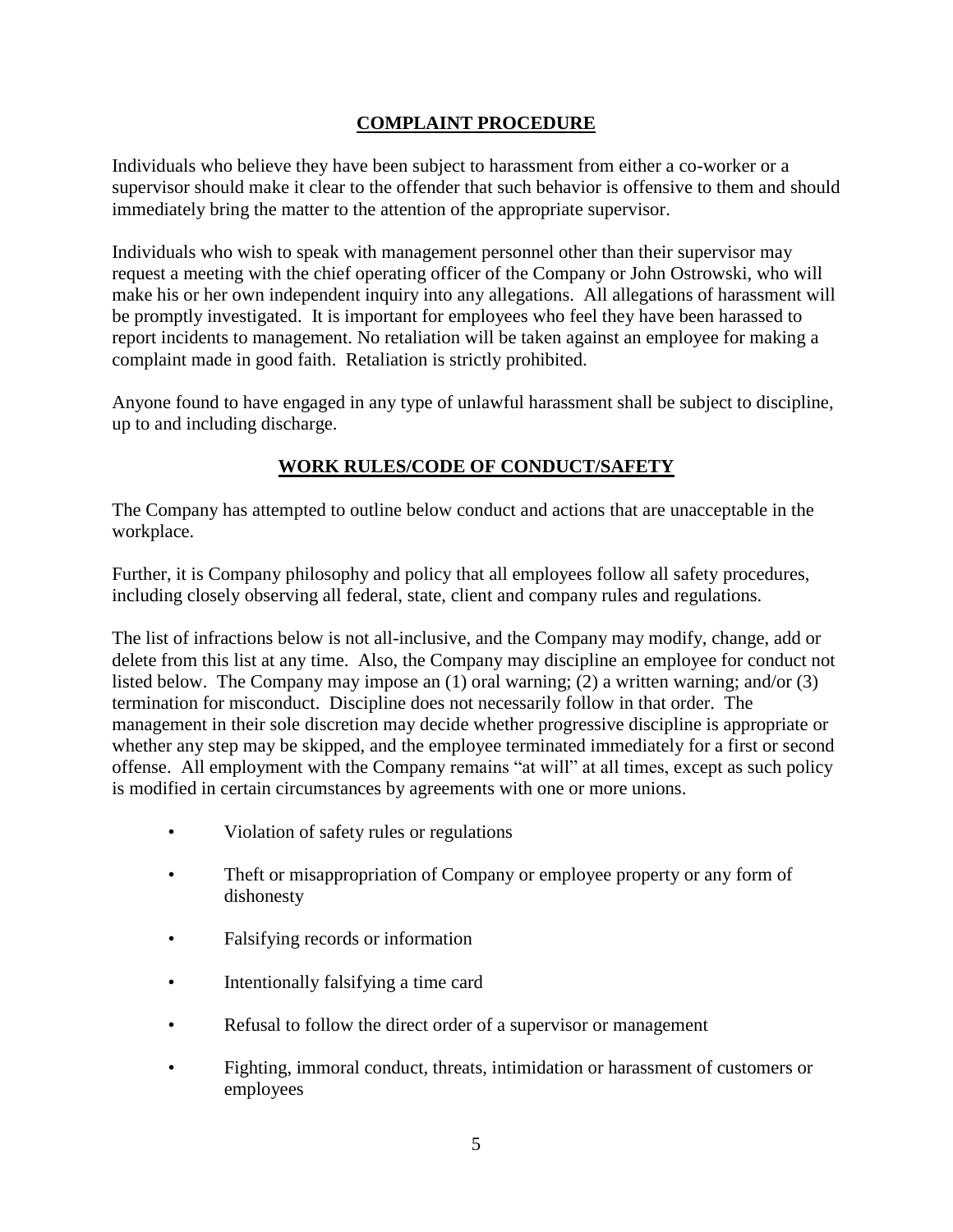- Use or possession of drugs or alcoholic beverages on Company premises or off Company premises while on duty
- Reporting for work under the influence of drugs or alcoholic beverages
- Possession of weapons or firearms on Company premises
- Absent two consecutive work days without notice
- Excessive absenteeism
- Failure to report absence
- Habitual tardiness
- Working another job while absent
- Leaving the job without permission
- Excessive time at break periods
- Engaging in conduct or activities which serve to lengthen the healing period for a work-related injury
- Disclosing of confidential Company information
- Gambling on Company premises
- Sleeping on the job
- Theft of Company property, including the "pirating" of Company software
- Destruction or defacing of Company or employee property or equipment
- Misuse or unauthorized use of Company property
- Unauthorized solicitations or distributions
- Failure to promptly report defective equipment or safety hazard
- Horseplay or violation of safety rules
- Substandard quality and quantity of work, including deliberate reduction of output
- Smoking in unauthorized areas or during work time.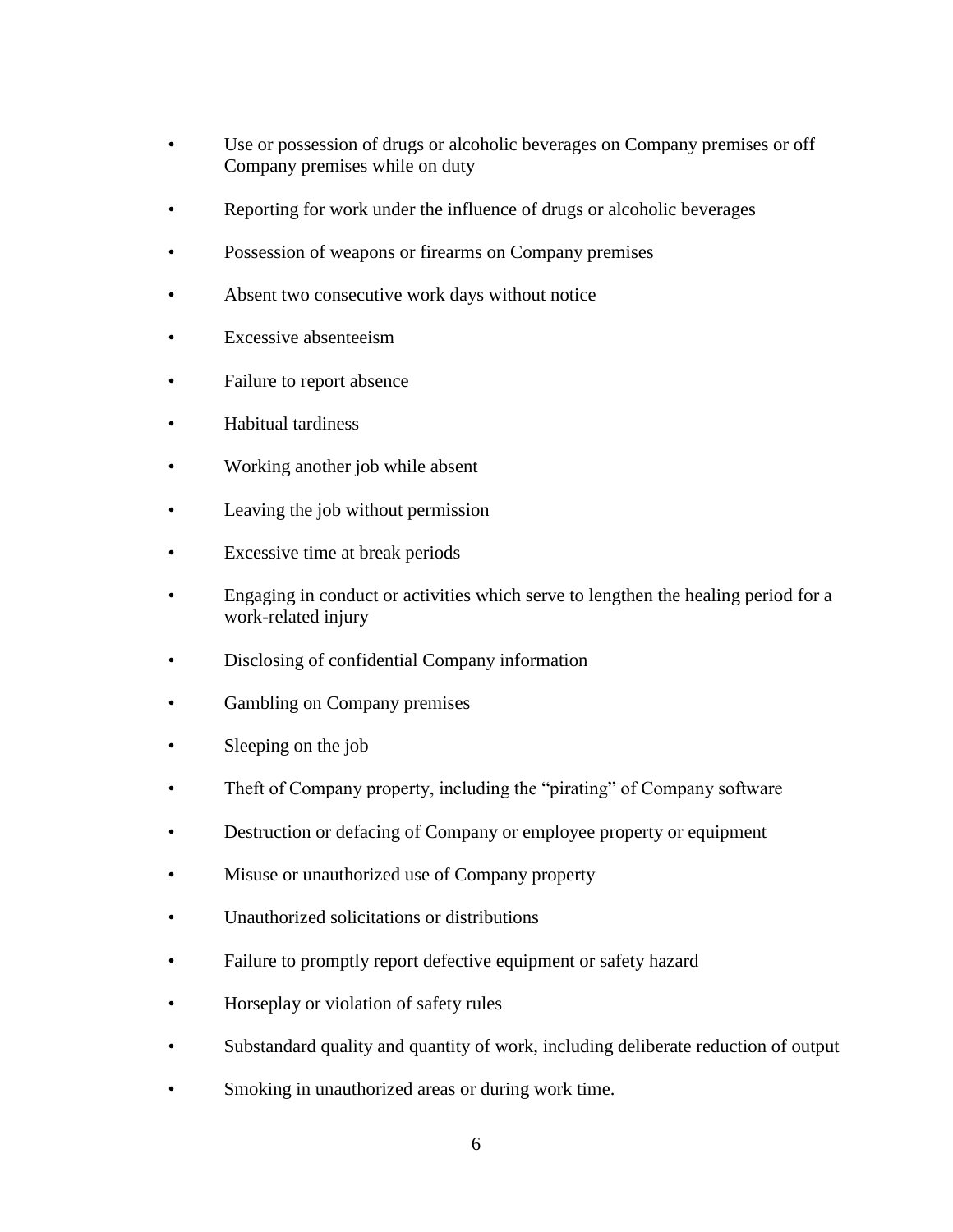- Engaging in conduct which creates an unsafe work environment
- Failure to complete reports promptly and accurately
- Undesirable appearance
- Unauthorized parking
- Discourteous treatment of customers or the use of profanity or threatening language
- Conducting personal business on Company property, including promoting or selling any item or soliciting contributions
- Directing obscene or abusive language toward a supervisor or fellow worker or customer

The above-list of infractions may be considered a minor infraction. However, any such infractions may become a major infraction. A major infraction is any infraction of government, corporate or client rules that have the potential to cause immediate serious damage to property or injury to person. In such instances of a major infraction, the Company may issue a verbal and written warning or proceed to immediate termination. For a second major infraction (no time limit) the Company expects to terminate the employee's employment.

# **DRUG-FREE WORKPLACE POLICY**

The Company recognizes the growing problem of drug and alcohol abuse in society, while also realizing that drug and alcohol dependency can be treated and controlled. The Company desires to provide a safe work environment for all of its employees. To this end, the purpose of this policy is to provide a work environment that is free of illegal drugs and alcohol by offering programs concerned with awareness, intervention and rehabilitation.

1. Voluntary Acknowledgment

Employees are encouraged to voluntarily acknowledge a drug and/or alcohol problem before any disciplinary action is initiated by the Company. Employees who violate the Company's policy on drug and alcohol abuse before requesting help through an employee assistance program will be subject to disciplinary action, up to and including discharge.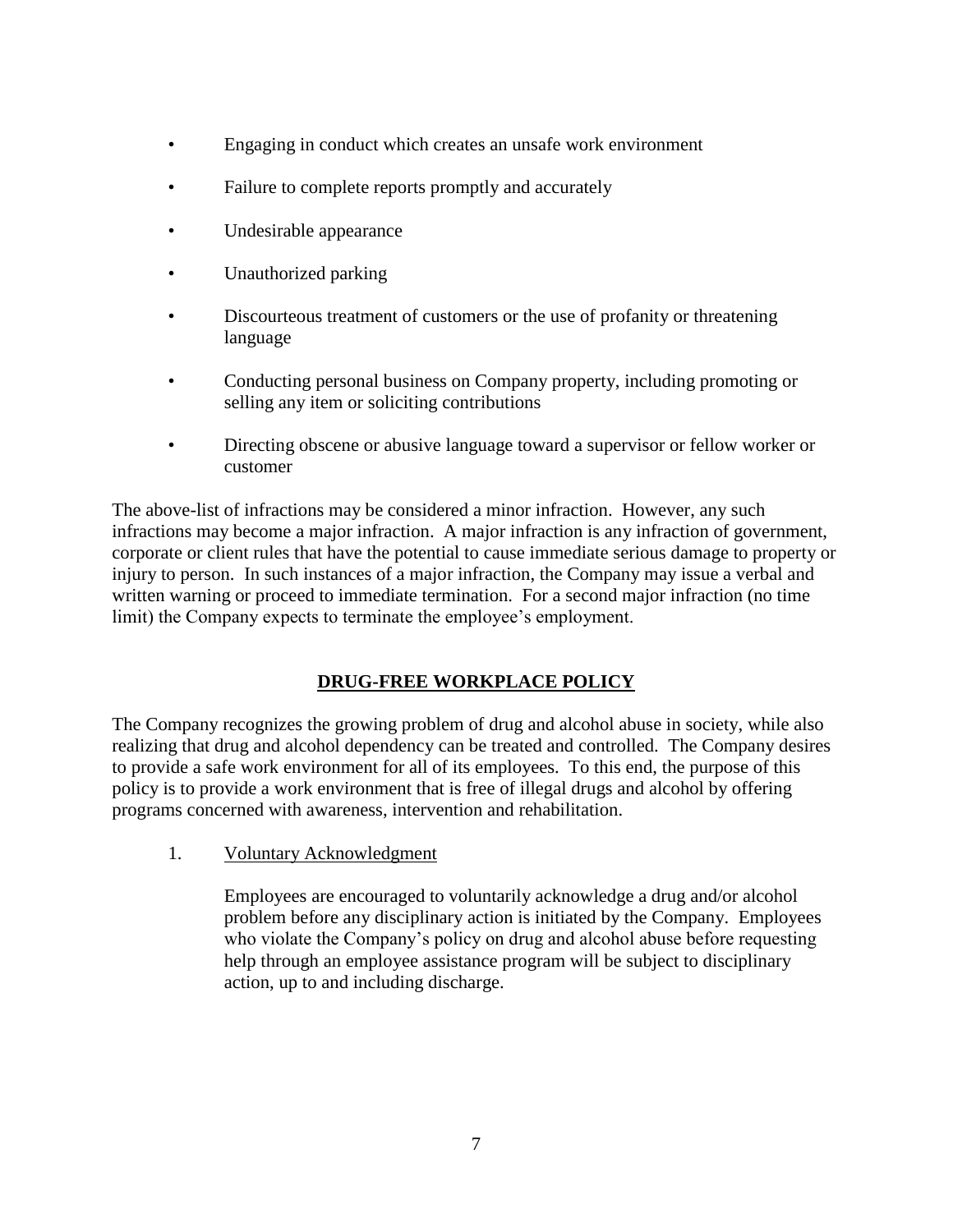## 2. Use, Sale and Possession

In keeping with Company's objective of a drug and alcohol-free workplace, employees will be subject to disciplinary action, up to and including discharge for violations of the following rules:

- a. Using, selling or possessing illegal narcotics, drugs or controlled substances (including, but not limited to, marijuana, cocaine, crack, PCP, heroin, LSD, amphetamines and barbiturates) while on the job or on Company owned or leased property (including vehicles). In addition, any illegal substances will be turned over to the appropriate law enforcement agency and may result in criminal prosecution.
- b. Bringing or consuming alcohol on any Company owned or leased property (including vehicles), unless specifically authorized by a Company owner or manager.
- c. Working while under the influence of alcohol or with a detectable level of prohibited drugs or alcohol in one's system. Prohibited drugs include both illegal substances and prescription drugs that have not been specifically prescribed by a registered physician for specific treatment purposes for the employee. Employees are required to report to work in a condition that allows them to perform their duties. Employees who appear to be unfit for work may be subject to a fitness-for-duty examination at a designated medical facility.
- d. Using illegal drugs off the job if the off-duty use results in the presence of a detectable level of such drugs in the employee's system after an employee reports for work and is required to take a drug test under this policy. It will also be considered a violation of this policy if an employee tests positive for illegal drugs on any drug test that is administered pursuant to applicable government regulations (e.g. DOT physical exams) even if such test is taken on an employee's day off. In addition, a conviction for off-the-job drug activity may be considered a violation of this policy. In deciding what action to take, the Company may consider facts, such as the nature of the charges and the effect the employee's actions may have upon customers, other employees, the public or the Company's reputation and image.
- 3. Searches

The Company does not intend to authorize indiscriminate searches of employee desks, vehicles or personal effects such as purses and lunch boxes. But the Company reserves the right to authorize searches upon suspicion of illegal drugs, alcohol or contraband.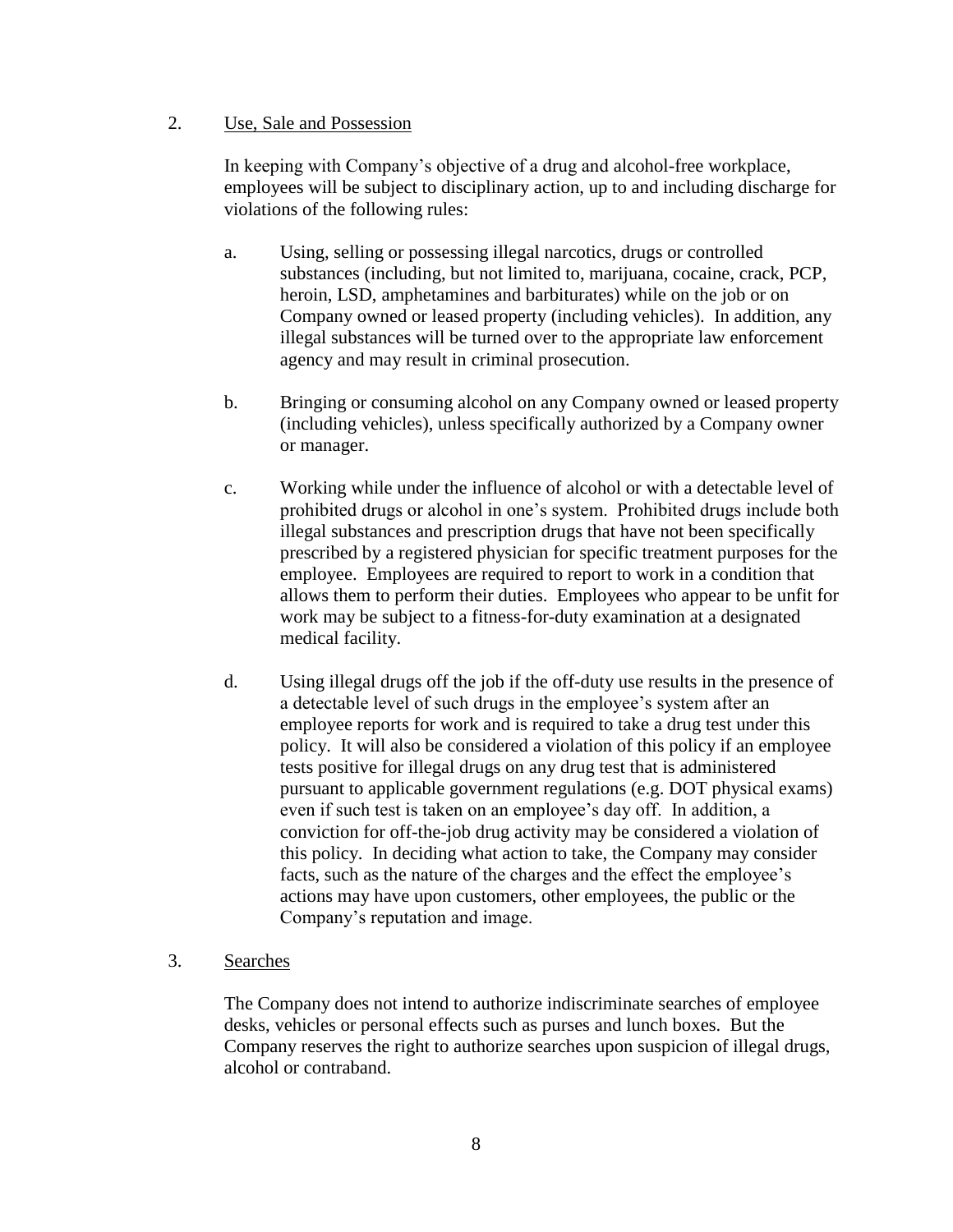## 4. Use of Prescription Medicine

Employees who are undergoing prescribed medical treatment using prescription or over-the-counter drugs are responsible for being aware of any potential effect such drugs may have on their judgment and ability to perform their duties and to report such use to their supervisor. This information will be handled on a confidential basis. A determination will be made if the employee's assignment is temporarily affected; the employee's job, however, will not be jeopardized. Failure of an employee to report medical treatment as required may subject the employee to disciplinary action, up to and including discharge.

# 5. Substance Testing

To support the objective of providing a drug and alcohol-free workplace, testing for chemical substances is required under the following circumstances:

- a. Pre-employment drug testing as part of the employee process for all positions that require use of heavy equipment, including operating motor vehicles. A test will be required for all final candidates for such positions, and no applicant testing positive will be employed. This includes all employment and re-employment for such positions, whether for temporary, part-time or in regular full-time positions.
- b. After a work-related accident, where judgment, coordination or physical or mental ability may have been impaired. Testing will be required after the following types of accidents:

# • Reportable Injuries

Testing will be required after a reportable injury. A reportable injury is one which involves medical treatment (other than first aid), a loss of consciousness, restriction of work or motion, requires transfer to another job, or results in lost time.

# Vehicle Accidents

This section of the policy applies to drivers of any Companyowned or leased motor vehicle, truck or powered piece of equipment such as forklifts. It also applies to anyone receiving a car allowance for a personally-owned, leased or rented vehicle, which is used for Company business.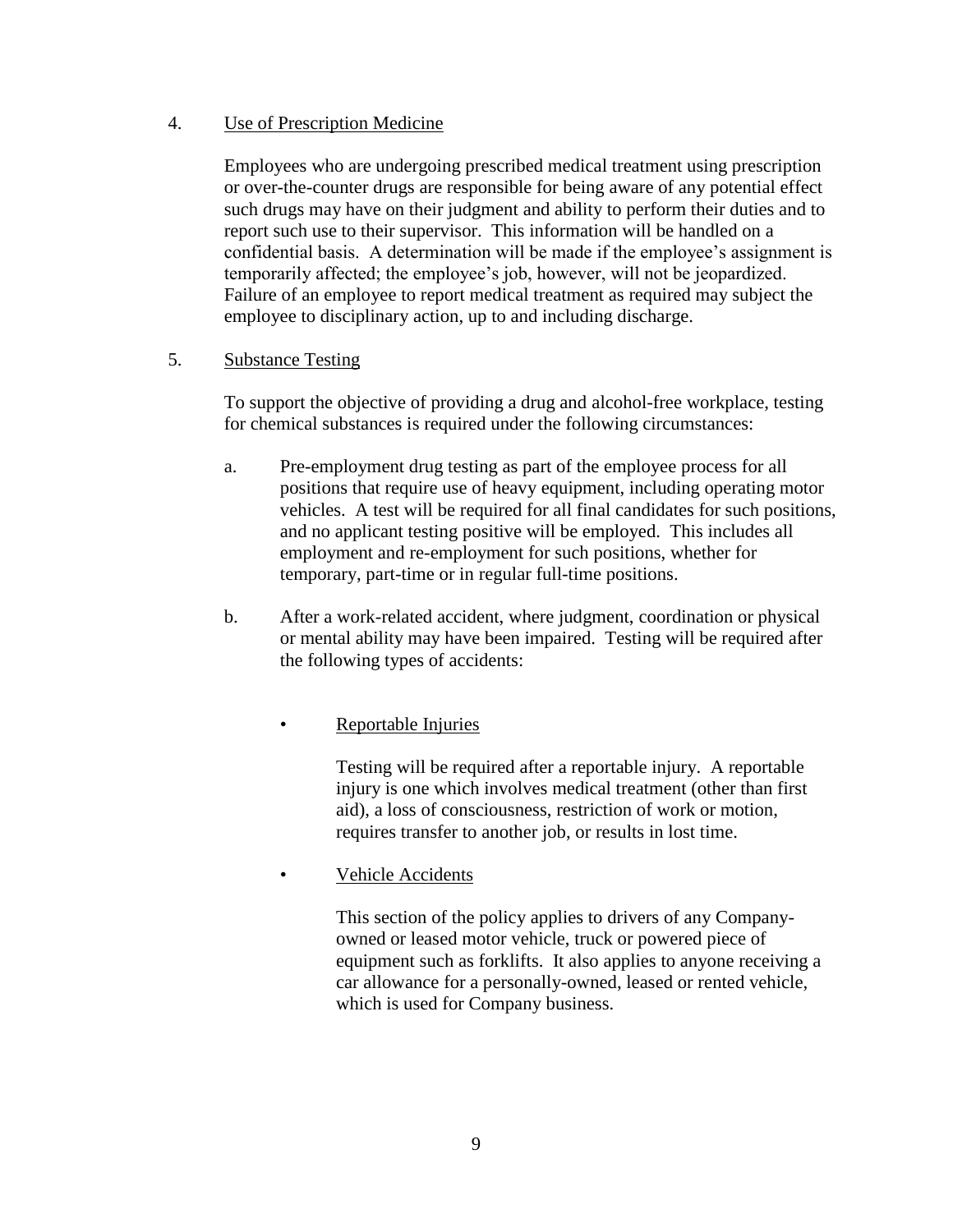## Property Damage

Testing will be required after accidents which cause damage to Company property, leased property and employee or customer property, including, but not limited to, product, physical plant and vehicles. In most cases, testing will be required if the damage is \$200 (estimated) or more.

# **Frequent Accidents**

Testing will be required if an employee establishes a pattern of frequent, but minor accidents.

c. On an unannounced and random basis for all employees. These are jobs where even a slight loss of judgment or motor skills could cause serious injury to employees, the public and Company property.

Employees who are in safety-sensitive jobs will be notified of this designation and the testing procedures required by this policy will be explained to them.

- d. Employees may be required to submit to an alcohol/drug screen if the Company has reasonable suspicion to believe that an employee possesses or is using alcohol or prohibited drugs in violation of this policy.
- e. Employees will be subject to drug testing as may be required by federal, state or local laws. If any provision of this policy is in conflict with any federal, state or local law or regulation, the provisions of the applicable law or regulation will control.
- f. If the Company learns that a test sample is adulterated and there is no evidence that chain-of-custody procedures have not been followed, it will be presumed that the sample has tested positive.

## 6. Disciplinary Action

While we hope that the Company will never need to discuss alcohol abuse or drug problems with any employee, every employee must understand the consequences of violating this policy.

A violation by any employee of any part of this policy, including a refusal to submit to a drug test when requested to do so, will result in disciplinary action, up to and including discharge, even for a first offense.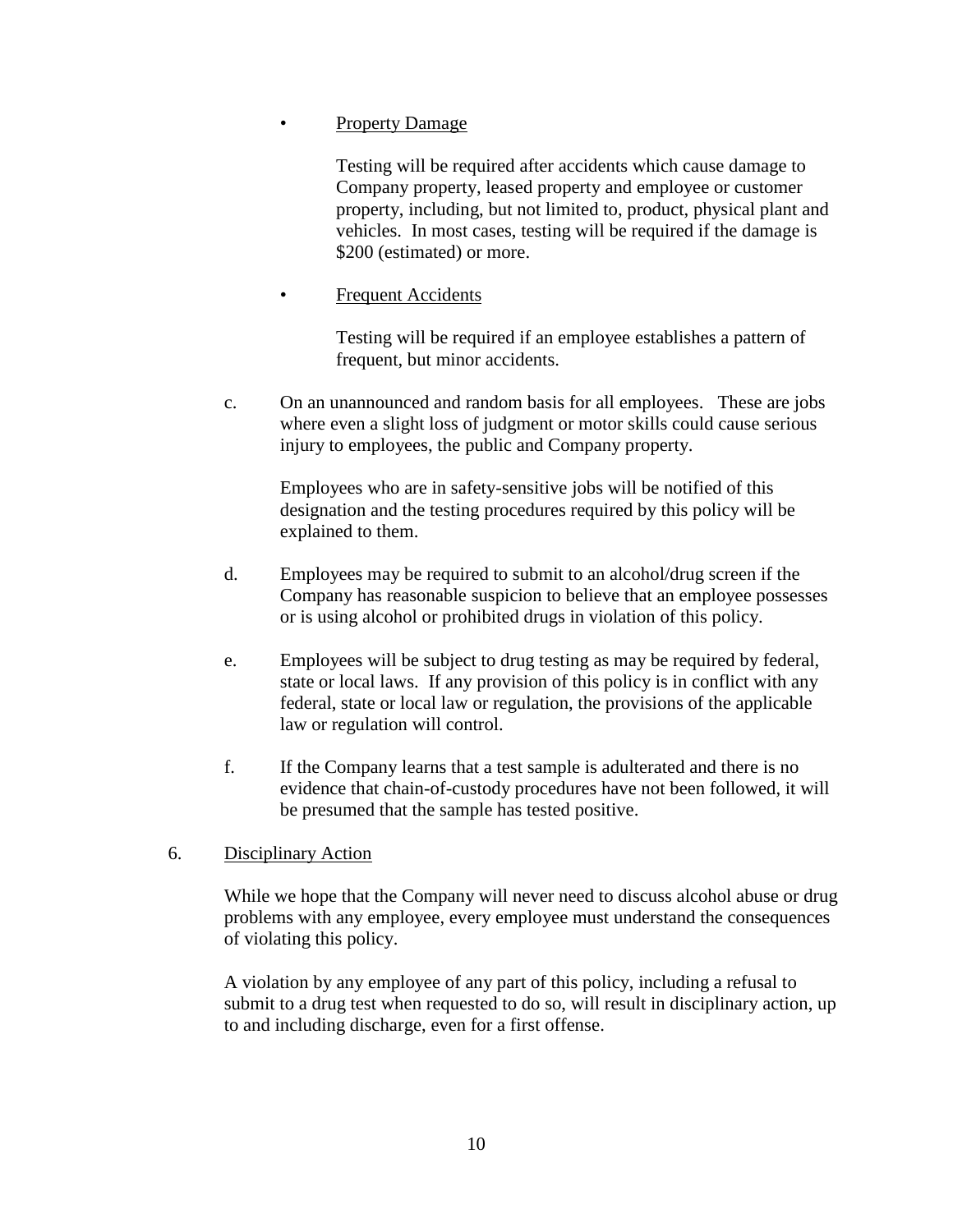## 7. Stand-Alone Drug Testing Policies

The Company may develop and utilize stand-alone drug and alcohol policies that relate to testing, which all employees shall be required to follow, based on applicable circumstances and situations.

# **BUSINESS CONDUCT**

This is a statement of the basic standards and principles of the Company for conducting its business in a legal and ethical manner.

This statement provides the basic foundation for the Company's ethics and compliance practices.

The purpose of this statement and the policy of the Company is to prevent the occurrence of an illegal or unethical behavior, to detect and to halt any illegal or unethical behavior that may occur as soon as reasonably possible after its discovery, and to promote honest, ethical conduct in our day-to-day business operations.

All Company employees are required to comply with all applicable laws and regulations where the Company does business. Questions relative to the legality of an action should be directed to your manager or to the president of the Company.

The United States anti-money laundering laws prohibit engaging in a financial transaction if the person knows that the funds involved in the transaction were derived from illegal activities. If any of us believes that the other party of a business transaction is engaged in any illegal activity or is using proceeds derived from an illegal activity, we should consult with the Company President prior to proceeding.

The Company requires honest and accurate recording and reporting of information in order to make responsible business decisions. This information includes data such as bidding, safety, human resources, records, vouchers, bills, financial data, expense reports and performance records. It is essential that all records are accurate and complete.

Relationships with prospective or existing suppliers, contractors, customers, competitors, or regulators must not affect our independent and sound judgment to the detriment of the Company. We must deal with them and all other persons doing business with our Company in a complete fair and objective manner without favor or preference based upon personal gain.

It is wrong to seek additional economic gain by virtue of being a Company director, officer, or employee. Giving or receiving anything of enough value to influence sound business judgment is prohibited. The item of value does not always have to be physical – it could be a service, favor, or something else of perceived value to the recipient.

We will only obtain business legally and ethically. Company directors, officers and employees do not accept bribes, kickbacks or gratuities.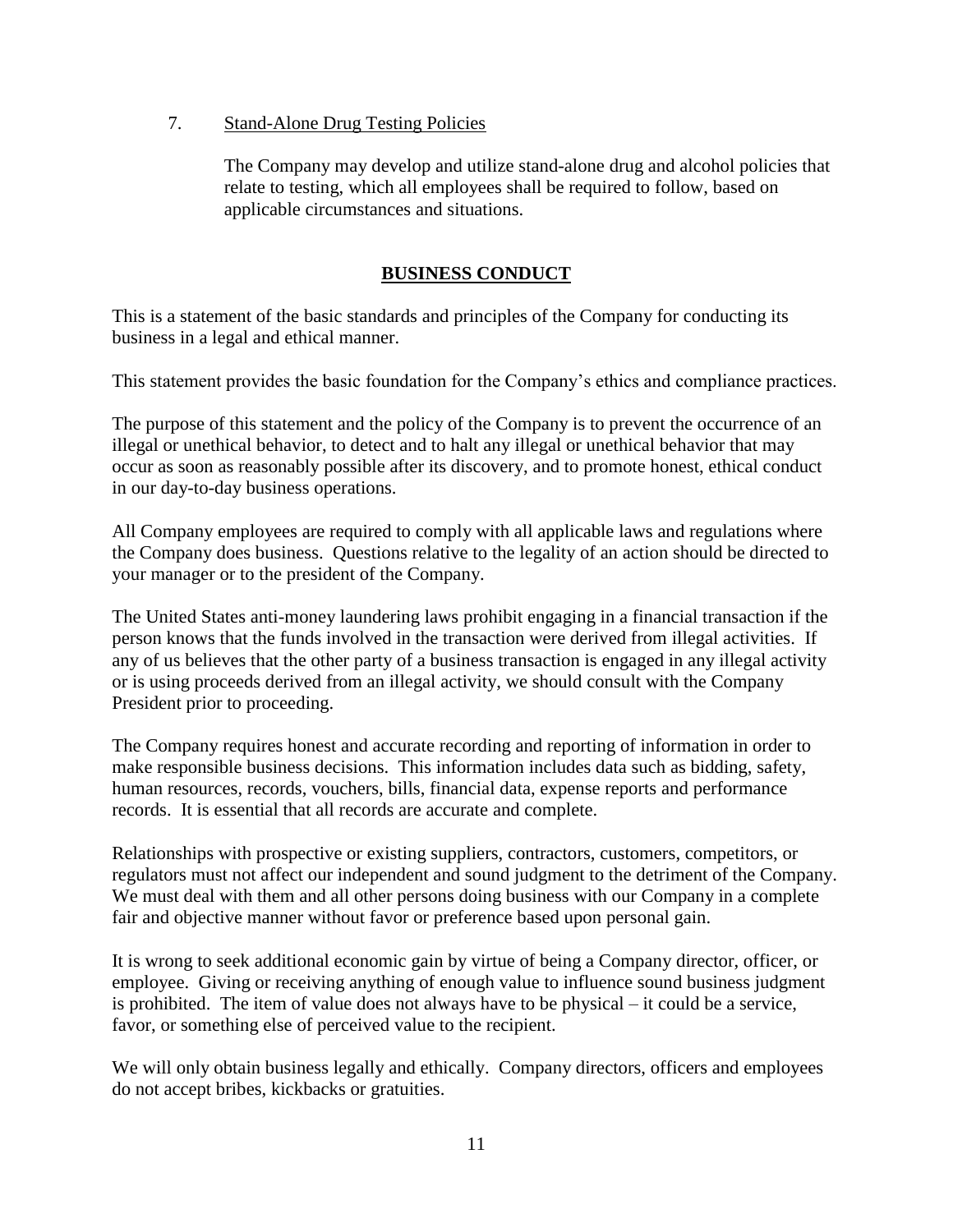The safety and health of all Company employees is of utmost importance. We are all responsible for maintaining a safe workplace by following safety and health rules and practices. Everyone shall endeavor to comply with all applicable local, state, and federal environment and health and safety laws. We must all work together to develop processes and policies that minimize risk of injury or damage to property.

We must respect the needs and concerns of the communities in which we work and interact as a business. Sound waste management, recycling and energy conservation are legal, ethical and business requirements.

Planning or acting together with any competitor to fix prices or develop agreements about the means of competition in any market is against Company policy and may be in violation of state or federal antitrust laws.

We shall not exchange, discuss or benchmark with any competitor information relating to Company prices or pricing policies, distribution policies, supplier or customer selection, or classifications, credit policies, or any other similar competitive information, nor will we participate in any formal or informal trade association or other meetings with competitors at which the same type of competitive information is being exchanged or discussed.

The Company asks all employees to be aware of the possibility of a conflict of interest. A conflict of interest may occur when an employee's private interest makes it difficult to act objectively in the best interest of the Company. While a conflict of interest may not be illegal, the Company requires that all employees avoid conflicts of interest.

It is Company policy that its employees not violate or breach any contracts, agreements, commitments or orders to which an employee may be a party concerning covenants not to compete or restrictions concerning solicitation of other employees, confidential information, or trade secrets. All employees shall abide at all times with state laws concerning trade secrets.

# **POLICY ON EXEMPT EMPLOYEE PAY**

The Company intends to comply with all applicable provisions of the Fair Labor Standards Act (FLSA), as amended, and state wage and hour laws, including minimum wage and overtime provisions. Such laws prohibit certain deductions from the salary of employees who are otherwise exempt from overtime pay requirements. If the Company makes a deduction from salary of an exempt employee that the employee believes is questionable or improper under the FLSA or state wage and hour laws, then the employee may submit a written statement/complaint to an owner of Sheet Piling Services, LLC immediately following the deduction in question. The Company shall investigate and review the deduction to determine whether such deduction complies with state and federal law. Any improper deduction shall be reimbursed to the employee. The Company shall continually review its practices concerning deductions in an effort to avoid any improper deductions from the salary of exempt employees.